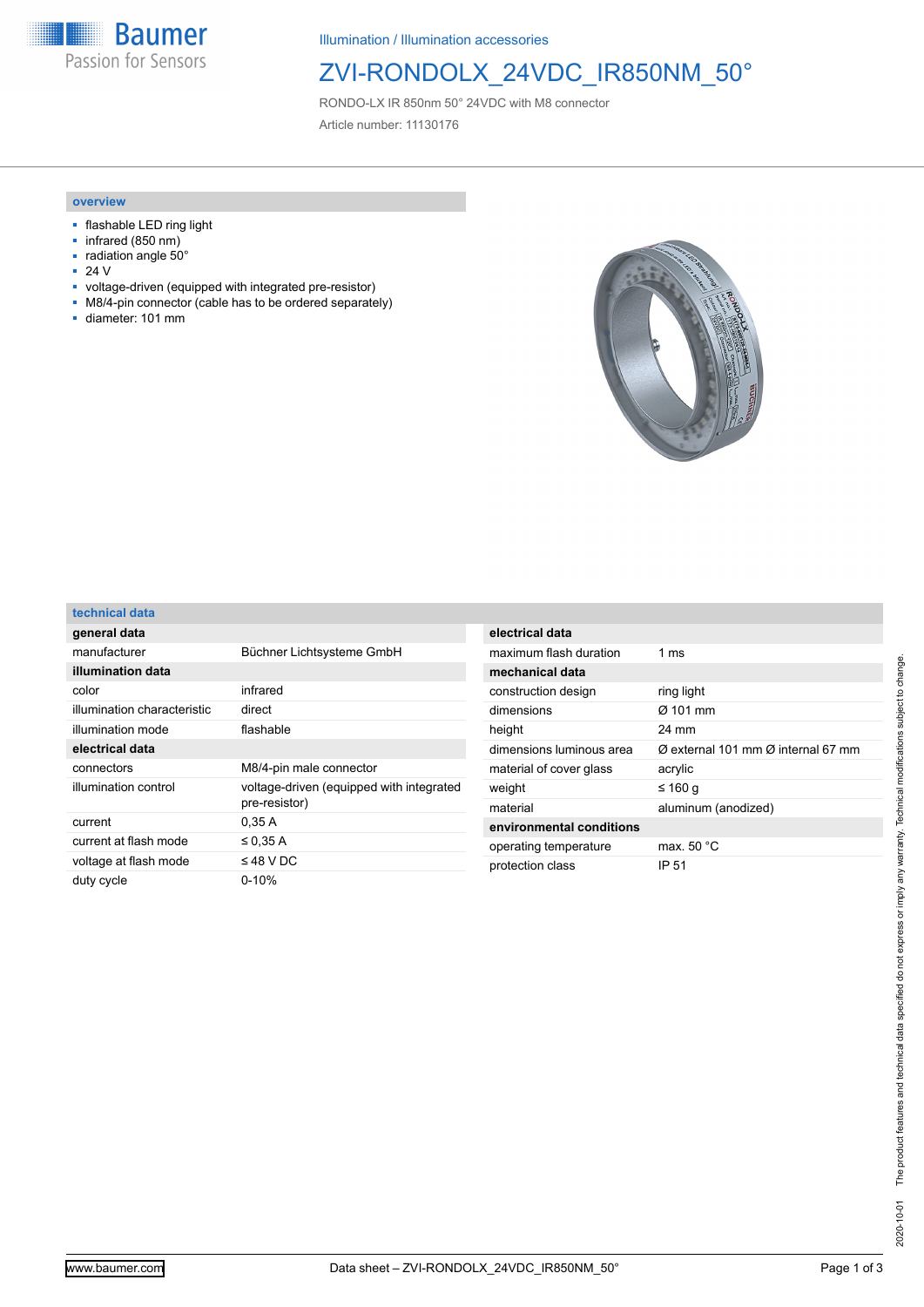

Illumination / Illumination accessories

## ZVI-RONDOLX\_24VDC\_IR850NM\_50°

RONDO-LX IR 850nm 50° 24VDC with M8 connector Article number: 11130176

**dimension drawing**